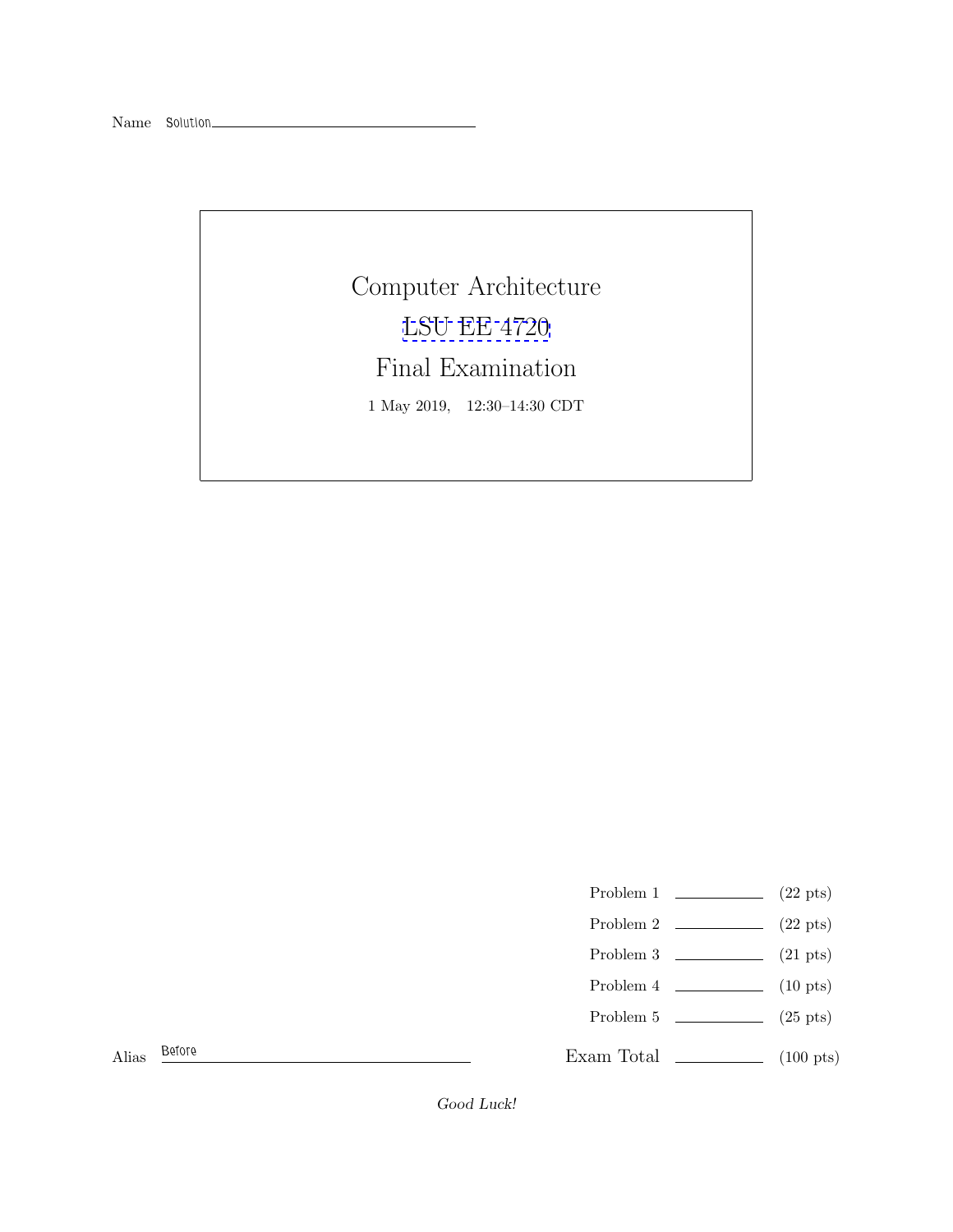Problem 1: (22 pts) Notice that the execution of the code fragment below suffers two stalls when executing on our 2-way superscalar MIPS implementation. The add stalls due to a dependence with or and the sw stalls due to a dependence with add. The MIPS implementation has three unconnected logic blocks that may be useful. Each must be connected to the opcode and func of the instruction in the appropriate slot. The output of the  $\equiv$ or is 1 if the instruction is an or. The output of uses rs is 1 if the instruction uses the rs register as a source, likewise for uses rt

| # Cycle                |  | 0 1 2 3 4 5 6 7 8                               |  |  |  |
|------------------------|--|-------------------------------------------------|--|--|--|
| or $r1$ , $r2$ , $r0$  |  | IF ID EX ME WB                                  |  |  |  |
| add $r3$ , $r1$ , $r4$ |  | IF ID $\rightarrow$ EX ME WB                    |  |  |  |
| sw $r3, 4(r6)$         |  | IF $\rightarrow$ ID $\leftarrow$ ---> EX ME WB  |  |  |  |
| addi r6, r6, 8         |  | IF $\rightarrow$ ID $\rightarrow$ ---> EX ME WB |  |  |  |

(a) In the execution below the sw no longer stalls for r3. Add a bypass path that can be used by sw to get the r3 value in the execution below but not for other cases.

 $\overline{\bigvee}$  Add bypass path for r3 so sw executes as shown.  $\overline{\bigvee}$  Label the path "Part a", and **do not add** unneeded bypass paths.

Solution appears in blue (several pages ahead). The sw needs the value of x3 written by the add. A bypass path was added to the rtv mux in the EX stage, the path connects to the slot 1 instruction in the ME stage. As can be seen from the execution below the add is in slot 1 and when the sw is in EX (in cycle 4) the add is in ME, and so it can use the added bypass path.

| # Cycle                |  |                   | 0 1 2 3 4 5 6 7 8            |  |  |
|------------------------|--|-------------------|------------------------------|--|--|
| or $r1$ , $r2$ , $r0$  |  | IF ID EX ME WB    |                              |  |  |
| add $r3$ , $r1$ , $r4$ |  | IF ID -> EX ME WB |                              |  |  |
| sw $r3, 4(r6)$         |  |                   | IF $\rightarrow$ ID EX ME WB |  |  |
| addi r6, r6, 8         |  |                   | IF $\rightarrow$ ID EX ME WB |  |  |

(b) The add stalls due to the dependence with or carried by r1. Add control logic that detects such a dependence and connect it to the Stall ID OR gate at the lower right. The output of the logic should be 1 for any true dependence between two instructions in a group.

Provide a stall signal when there is a dependence between the two instructions in ID.

Solution appears in green on the diagram a page or two ahead. The  $|=$ ' comparison units check whether the destination of the instruction in slot 0 matches the  $rs$  or  $rt$  register of the instruction in slot 1. The uses logic checks whether the  $rs$  and  $rt$  fields of the slot-1 instruction specify sources. (In many classroom examples it is assumed that every instruction uses  $rs$  as a source, here we are being more careful.)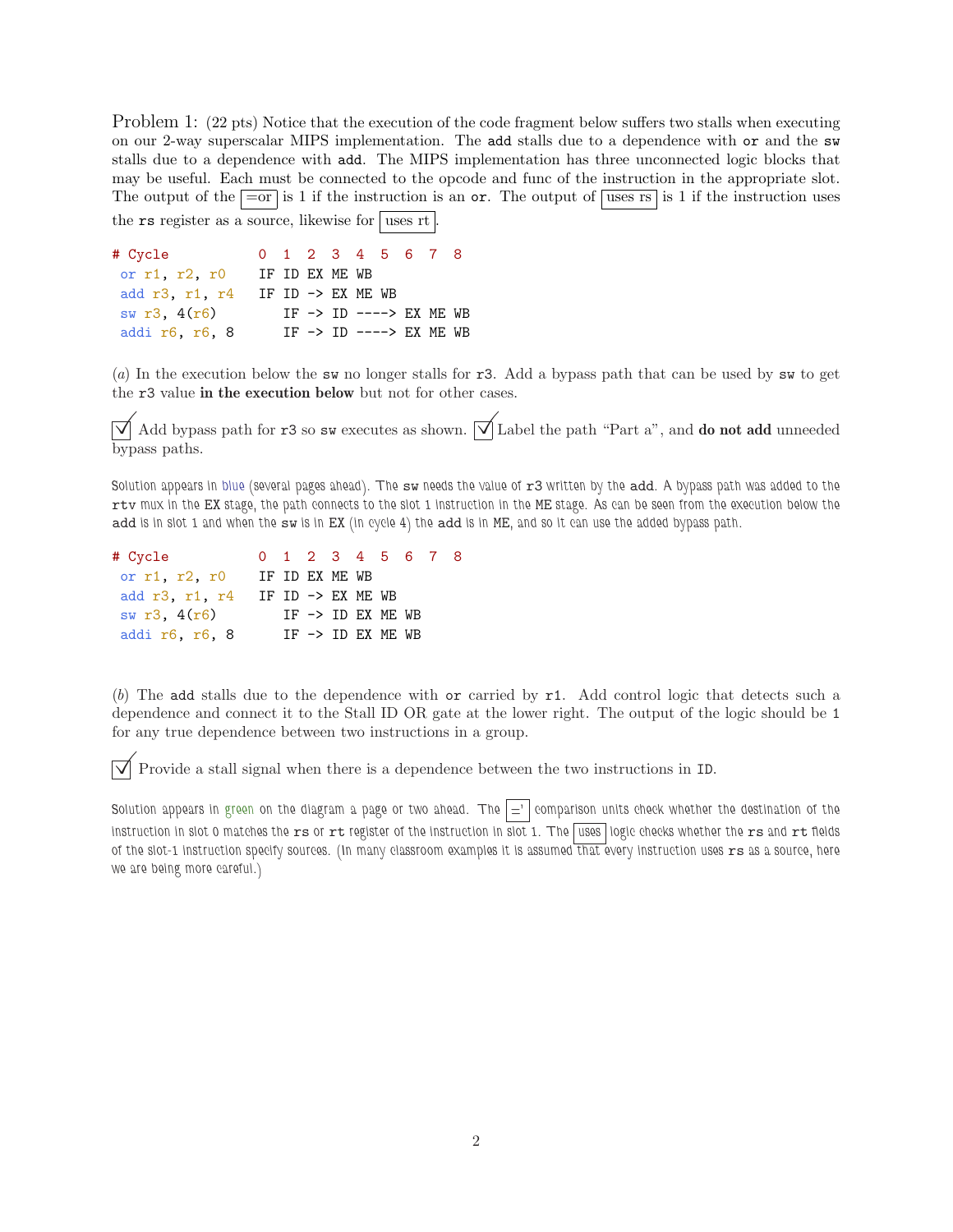(c) Notice that because the second operand is  $\tau$ 0, the or just copies the value in  $\tau$ 2 to  $\tau$ 1. Therefore the add could have used r2 instead of r1 and avoided the stall. Design hardware to perform such substitutions. The hardware, including control logic, should detect when an or is used as a copy (as above) and if so avoid the stall and deliver the correct source operand to the slot-1 instruction.

| # Cycle               |  | $0 \t1 \t2 \t3 \t4 \t5$ |  |
|-----------------------|--|-------------------------|--|
| or $r1$ , $r2$ , $r0$ |  | IF ID EX ME WB          |  |
| add r3, r1, r4        |  | IF ID EX ME WB          |  |
| sw $r3, 4(r6)$        |  | TF TD FX MF. WB         |  |
| addi r6, r6, 8        |  | TF TD FX MF. WB         |  |

 $\sqrt{\frac{1}{\sqrt{\pi}}}$  Detect the substitution opportunity and  $\sqrt{\frac{1}{\sqrt{\pi}}}$  suppress the Stall ID signal (from the previous part).

 $\overline{\bigvee}$  Make sure the slot-1 instruction uses the correct value  $\overline{\bigvee}$  and that both instructions execute correctly.

Of course, pay attention to cost. Nothing added for this problem should touch 32 bits.

Solution appears a page or two ahead in purple. The logic at the lower left checks for a slot-0 or using r0 as the rt operand. If such a copy is found and if the rs source of the slot-1 instruction uses or destination the stall is suppressed and the rs register number of the slot 1 instruction is substituted. The register number is 5 bits, while the value is 32 bits, so it is far less expensive to substitute the number than the value.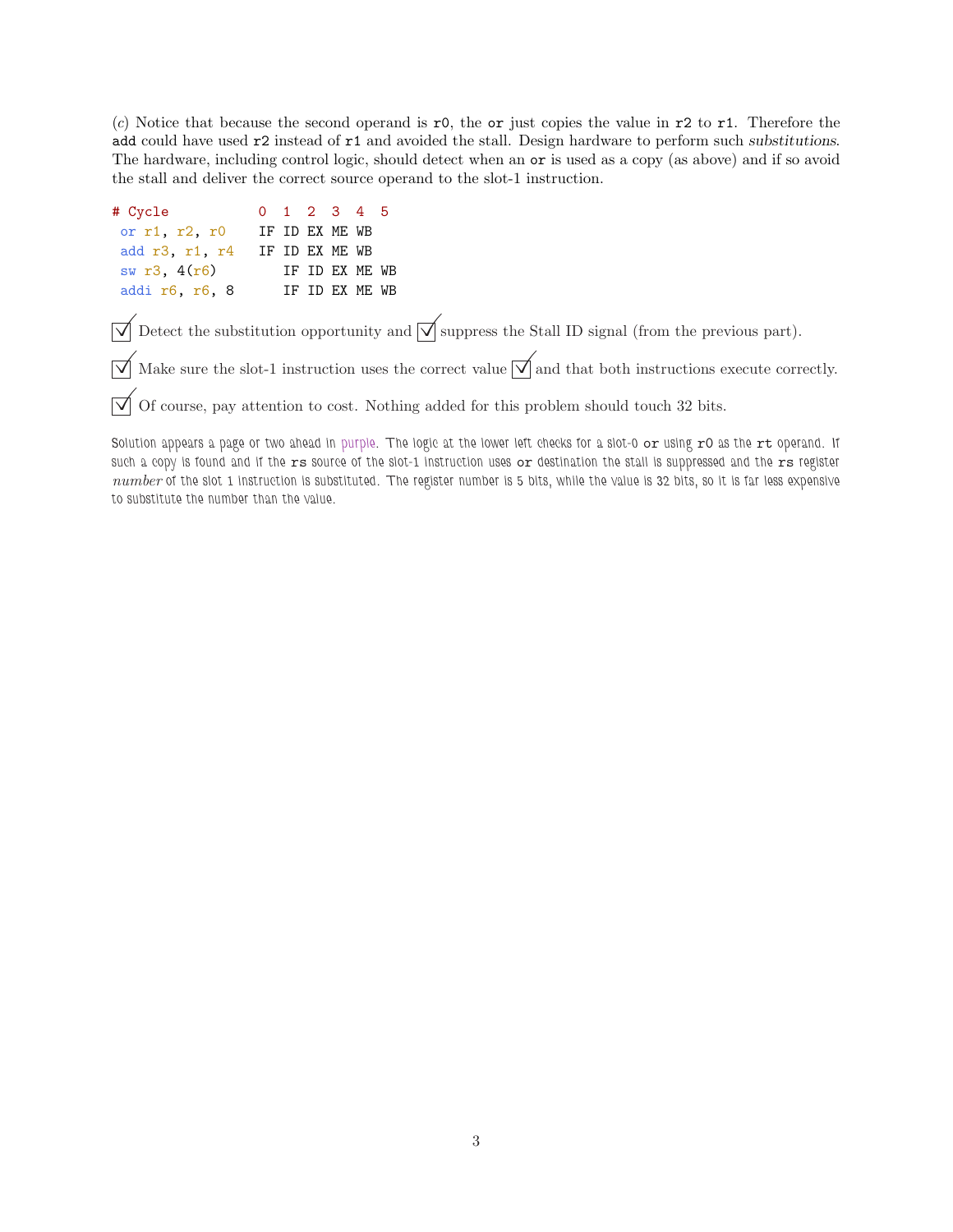(d) The following is a bonus question that did not appear on the original exam. Bonus for whom you ask? Definitely a bonus for those who took the class in the Spring 2019 semester and took a look at the posted exam. Those (you) will have an opportunity to make connections between concepts learned in the class and that will provide a deeper understanding and longer retention. Yes, the substitution hardware eliminates a stall. Suppose that r2 had to be copied into r1. Provide an argument that substitution hardware is a waste of resources, illustrate with an example. Provide another argument—also with an example—that substitution hardware eliminates a stall that cannot be eliminated in another way. Whether substitution is a good idea will depend on whether the example illustrating its utility is representative of realistically compiled actual code.

Argument against substitution hardware.  $\overrightarrow{\bigvee}$  Code example.

The substitution hardware is not needed if the compiler can use the source register of the substitution instruction. For the code sample above the compiler would emit add  $r3$ ,  $r2$ ,  $r4$ , eliminating the dependence. See the code below. (It is always better to avoid a stall using a compiler optimization than by hardware changes.)

| # Cycle                                                            |  |                |  | 0 1 2 3 4 5 # SOLUTION. No stall, no costly hardware needed! |  |  |  |
|--------------------------------------------------------------------|--|----------------|--|--------------------------------------------------------------|--|--|--|
| or r1, r2, r0 IF ID EX ME WB                                       |  |                |  |                                                              |  |  |  |
| add r3, r2, r4 IF ID EX ME WB $\#$ Replacement for add r3, r1, r4. |  |                |  |                                                              |  |  |  |
| $sw r3$ , $4(r6)$ IF ID EX ME WB                                   |  |                |  |                                                              |  |  |  |
| addi r6, r6, 8                                                     |  | IF ID EX ME WB |  |                                                              |  |  |  |

 $\boxed{\bigvee}$  Argument for substitution hardware.  $\boxed{\bigvee}$  Code example.

The compiler cannot easily perform substitution when the two instructions are in different basic blocks. For example, in the code below the compiler cannot just replace  $add r3, r1, r4$  with  $add r3, r2, r4$  because that would not be correct if the bne were not taken. This is a weak example for the substitution hardware because the compiler could prepare two code sequences, both containing the add, sw, and addi instructions.

```
# SOLUTION
bne r8, r9 TARG # If branch taken add uses r1, if not taken r2.
nop
or r1, r2, r0
TARG:
add r3, r1, r4
sw r3, 4(r6)
addi r6, r6, 8
```
(A basic block is a sequence of instruction that can only have a control transfer [such as a branch] at the end, and which can only have a branch label [labels TARG and LOOP are frequently used in class] at the beginning. A basic block always starts with the first instruction and always ends with the last instruction.)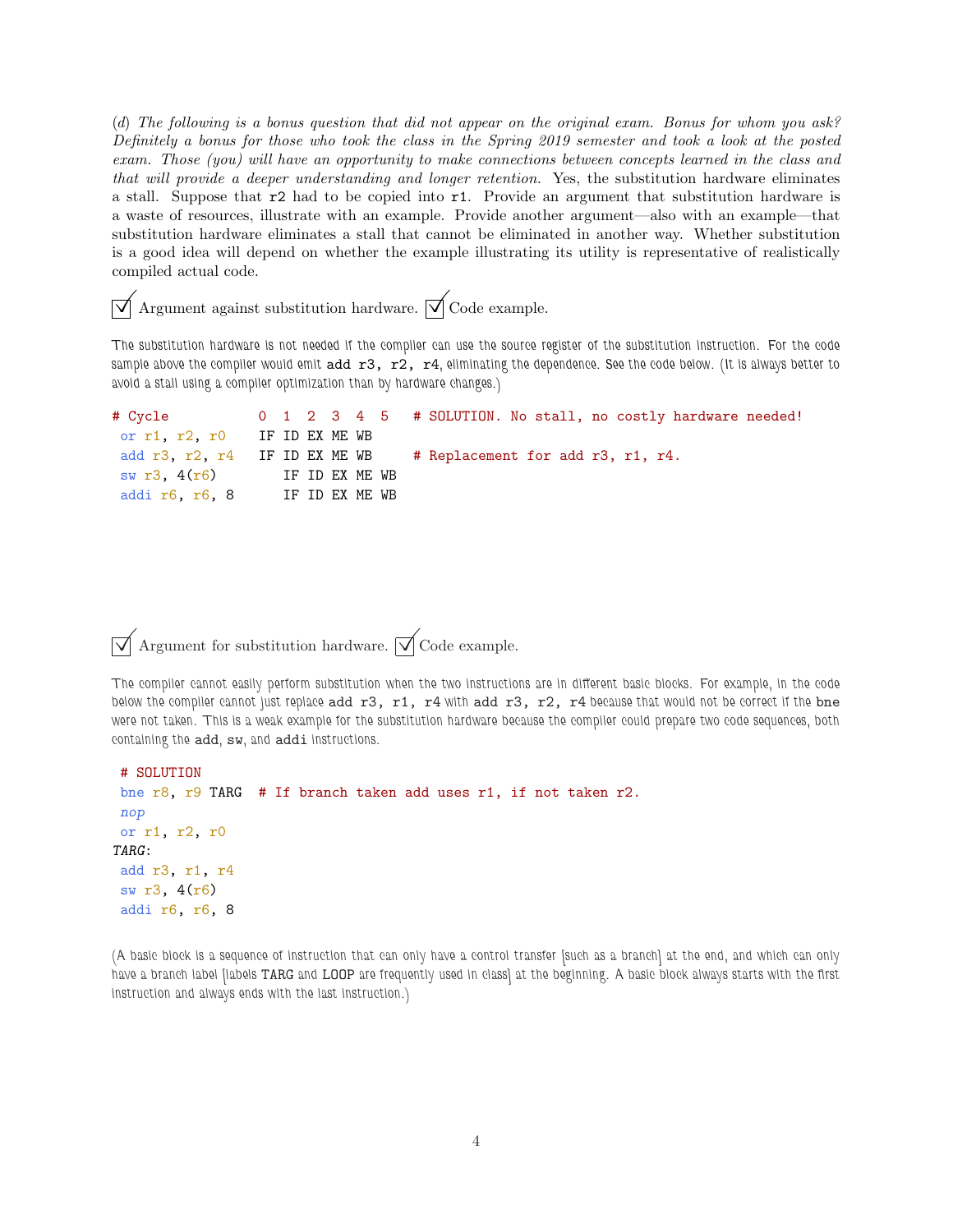



| # SOLUTION: Use this execution to help in understanding the solution. |  |  |  |  |  |  |
|-----------------------------------------------------------------------|--|--|--|--|--|--|
|                                                                       |  |  |  |  |  |  |
| or $r1$ , $r2$ , $r0$ IF ID EX ME WB                                  |  |  |  |  |  |  |
| add r3, r1, r4 IF ID EX ME WB                                         |  |  |  |  |  |  |
| $sw r3$ , $4(r6)$ IF ID EX ME WB                                      |  |  |  |  |  |  |
| addir6, r6, 8 IF ID EX ME WB                                          |  |  |  |  |  |  |
|                                                                       |  |  |  |  |  |  |
|                                                                       |  |  |  |  |  |  |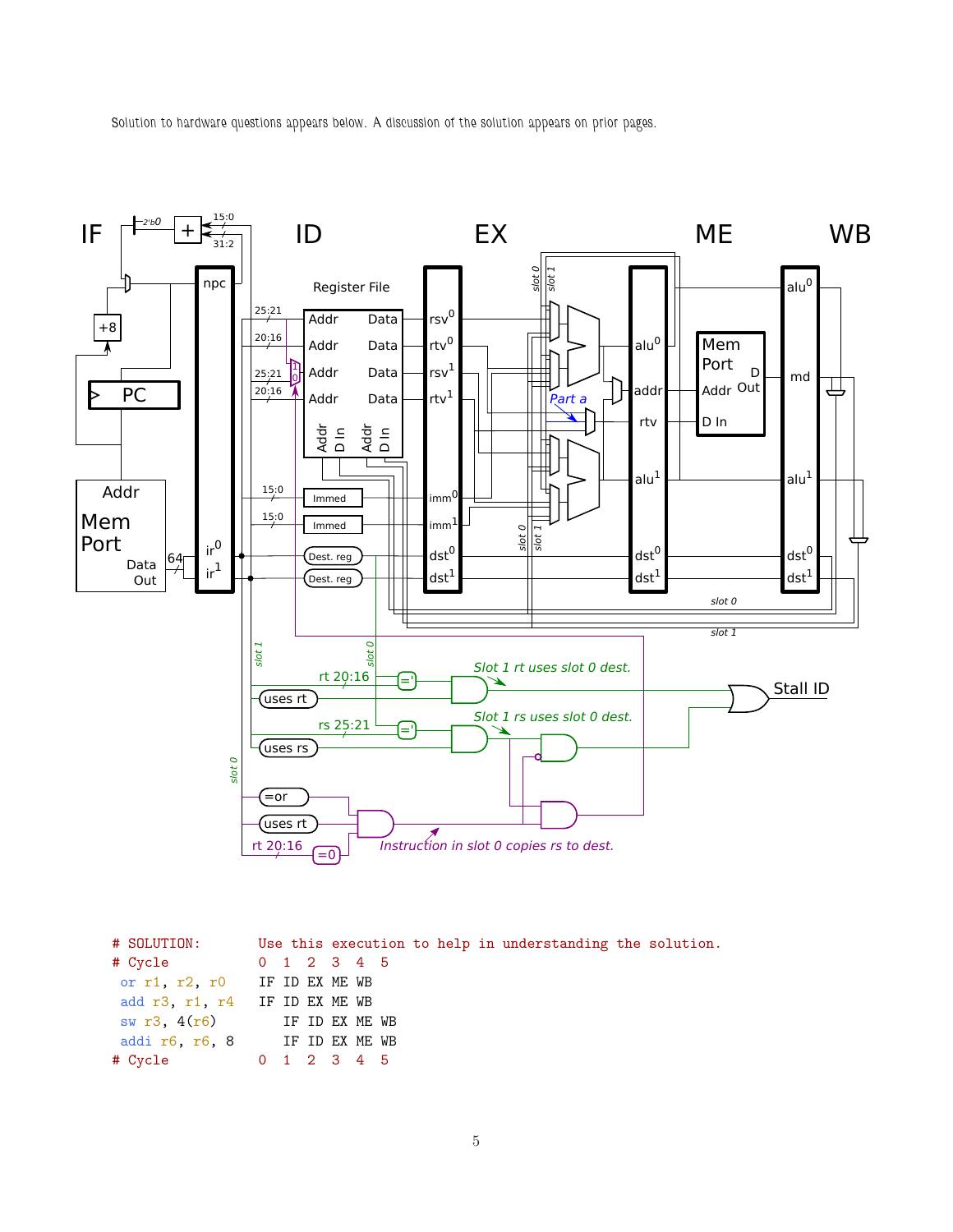Problem 2: (22 pts) Appearing below is our MIPS FP pipeline with the comparison units added.

(a) Show the execution of the following fragment on this hardware.

```
\sqrt{\phantom{a}} Show execution up to second fetch of lwc1. \sqrt{\phantom{a}} Pay attention to dependencies, including the FP condition.
```
Solution appears below. The second fetch of lwc1 is shown using static instruction order. Note that c.lt.s depends on add.s f2 (carried by f2) and that bc1t depends on c.lt.s (carried by fcc).

```
# SOLUTION
# Cycle 0 1 2 3 4 5 6 7 8 9 10 11 12 13 14
LOOP:
lwc1 f1, 0(r1) IF ID EX ME WF IF
add.s f2, f1, f2 IF ID -> A1 A2 A3 A4 WF
add.s f4, f1, f3 IF -> ID A1 A2 A3 A4 WF
c.lt.s f2, f6 IF ID ----> C1 C2 WF
bc1t LOOP IF ----> ID ----> EX ME WB
addi r1, r1, 4 IF ----> ID EX ME WB
# Cycle 0 1 2 3 4 5 6 7 8 9 10 11 12 13 14
swc1 f2, 4(r1)
and r1, r1, r9
```
(b) Notice that there are two circled letters (in blue) in the lower part of the diagram. For each letter provide a code fragment that causes the labeled wire to go to logic 1.

 $\triangledown$  Code fragment that makes A logic 1.

Show its execution and  $\overrightarrow{\bigvee}$  indicate cycle at which A is 1.

Solution appears below. Wire A will be 1 in cycle 3, that's when the lwc1 is in ID while the add is in A2. The lwc1 must stall one cycle to avoid a WF structural hazard in cycle 6.

| #                                     | SOLUTION |  |  |                              |  |  |  |  |  |  |  |  |
|---------------------------------------|----------|--|--|------------------------------|--|--|--|--|--|--|--|--|
| # Cycle                               |          |  |  | 0 1 2 3 4 5 6 7              |  |  |  |  |  |  |  |  |
| add.s f1, f2, f3 IF ID A1 A2 A3 A4 WF |          |  |  |                              |  |  |  |  |  |  |  |  |
| xor r1, r2, r3                        |          |  |  | IF ID EX ME WB               |  |  |  |  |  |  |  |  |
| $1$ wc1 f4, $0(r4)$                   |          |  |  | IF ID $\rightarrow$ EW ME WF |  |  |  |  |  |  |  |  |
| # Cycle                               |          |  |  | 0 1 2 3 4 5 6 7              |  |  |  |  |  |  |  |  |

 $\triangledown$  Code fragment that makes B logic 1.

Show its execution and  $\overline{\vee}$  indicate cycle at which B is 1.

Solution appears below. Wire B will be 1 in cycles 2 and 3, that's when bc1t has to wait for the comparison result to reach the FCC.

| #                            | SOLUTION |  |                        |  |  |
|------------------------------|----------|--|------------------------|--|--|
| # Cycle                      |          |  | 0 1 2 3 4 5 6 7        |  |  |
| c.lt.s f0, f1 IF ID C1 C2 WF |          |  |                        |  |  |
| bc1t. TARG                   |          |  | IF ID $--->$ FX MF. WB |  |  |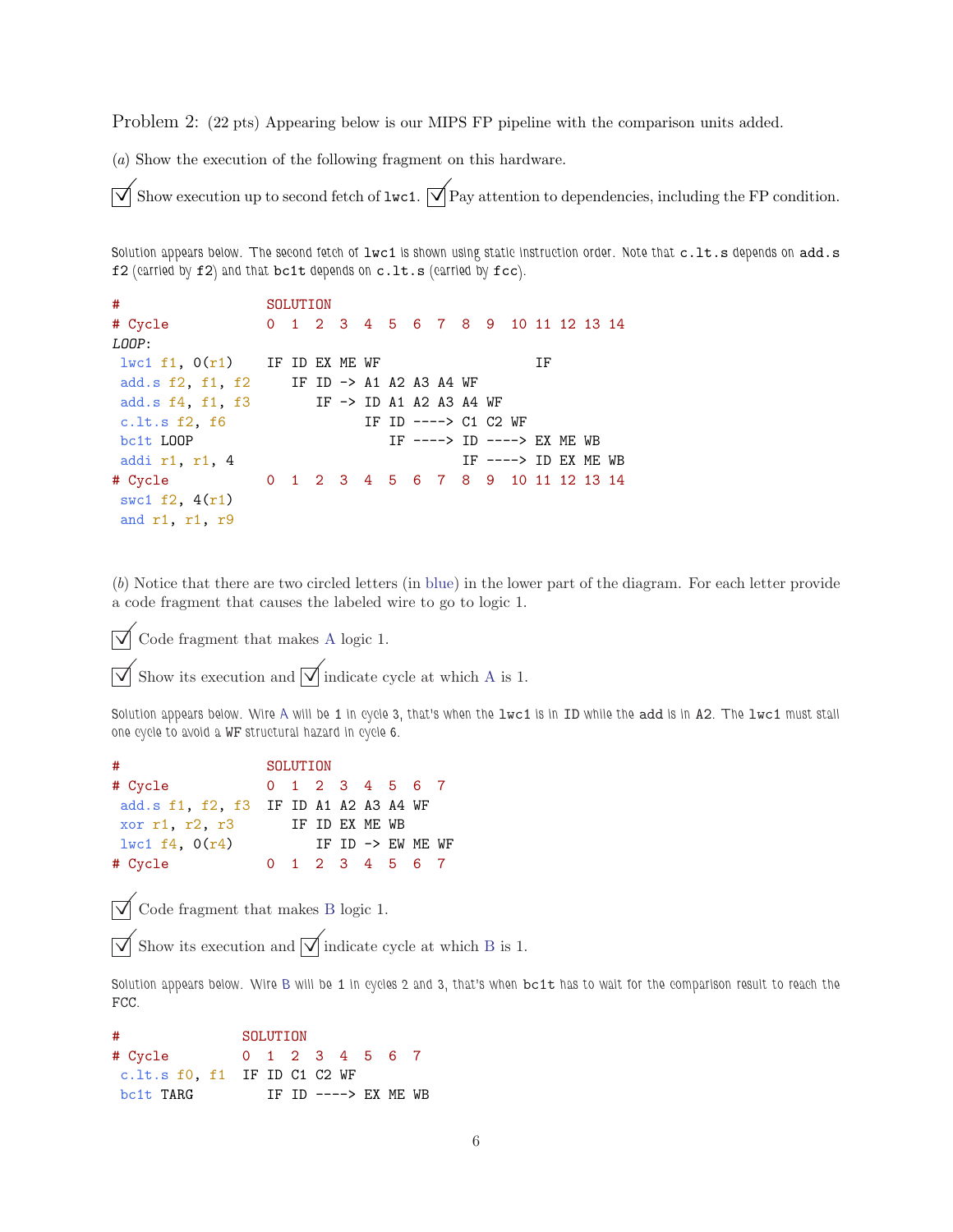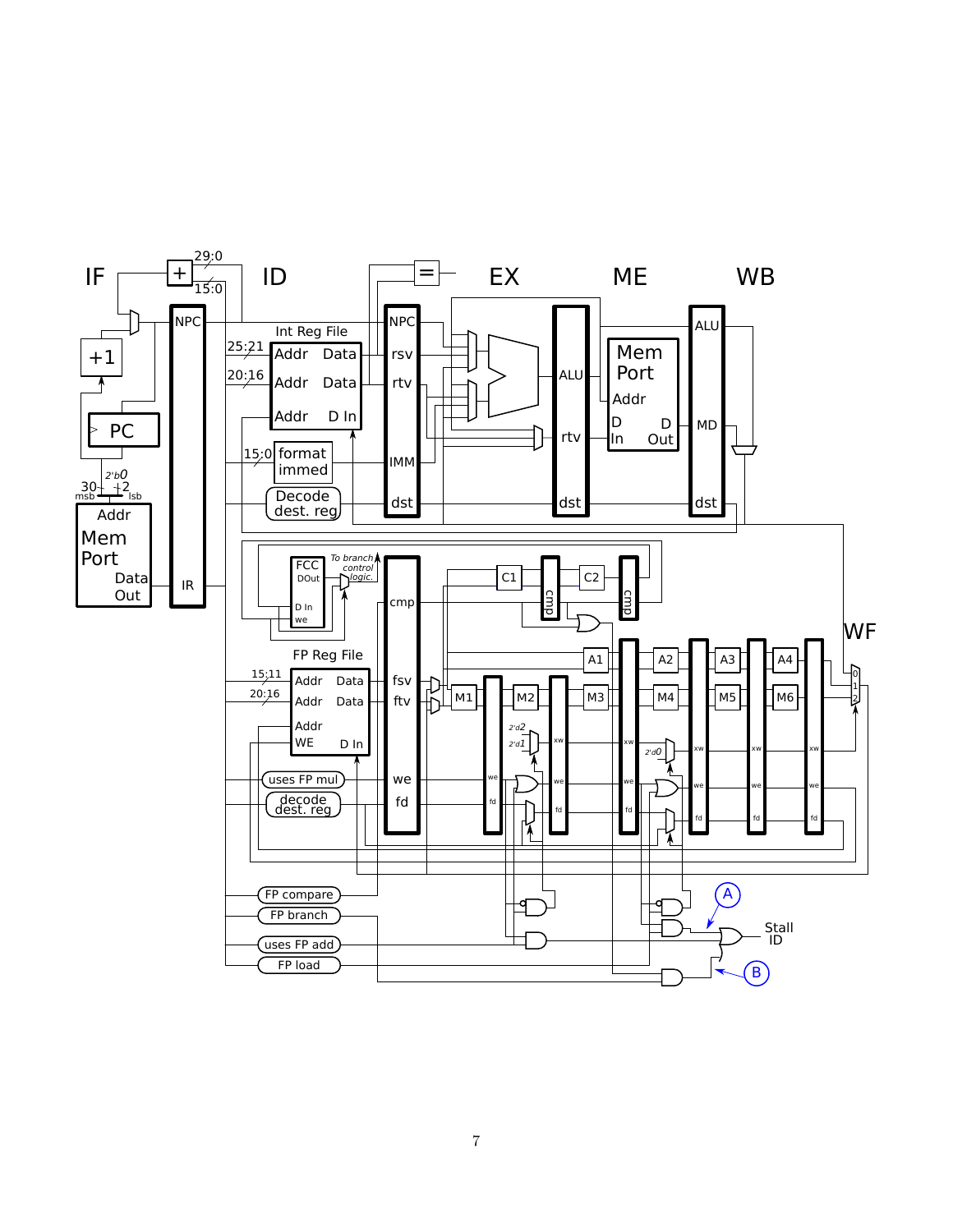Problem 3: (21 pts) Answer the following branch prediction questions.

(a) Code producing the branch patterns shown below is to run on two systems, each with a different branch predictor. All systems use a  $2^{12}$  entry BHT. One system has a bimodal predictor and one system has a local predictor with an 8-outcome local history.

Branch B1 has a repeating pattern, two repetitions are shown. Branch B2 repeatedly and randomly emits three sequences,  $a$ ,  $b$ , and  $c$ . Sequence  $a$  is NT, sequence  $b$  is NNNTT (five outcomes), and sequence  $c$  is NNNN NTTT (eight outcomes). After finishing one sequence, a new one is started. Sequence a is chosen with probability .4, sequence b with probability .5, and c with probability .1.

Here are some examples of B2 outcomes, with spaces placed between the sequences for clarity. Example 1: NT NNNTT NT NNNNNTTT (that's a, b, a, c). Example 2: NNNNNTTT NT NT NNNTT NNNTT (that's c, a, a, b, b).

Answer each question below, the answers should be for predictors that have already warmed up. Show work or provide brief explanations.

B1: T N N N N T T T N N N N T T B2:  $(a, p=.4)$ : NT  $(b, p=.5)$ : NNNT T  $(c, p=.1)$ : NNNN NTTT  $\triangledown$  What is the accuracy of the bimodal predictor on branch B1? SOLUTION WORK 0 1 0 0 0 0 1 2 3 2 1 0 0 1 2 <- 2-bit counter values B1: T N N N N T T T N N N N T T x x x x x x x x <- Prediction outcomes -------- <- First occurrence repeating pattern.

Short answer:  $\frac{3}{7}$ , see work above.

Explanation: The line just below SOLUTION WORK (above) shows 2-bit counter values for B1, assuming that the counter starts at zero. The prediction outcomes are shown below the branch outcomes. To compute the prediction ratio we need to use a repeating pattern. Such a pattern is underlined. Note that the counter value at the start and end is the same and that the underlined part corresponds to a set of repeating branch outcomes. The prediction accuracy is  $\frac{(7-4)}{7} = \frac{3}{7}$ .

 $\sqrt{\phantom{a}}$  What is the accuracy of the local predictor on branch B1?

The pattern can easily fit the 8-outcome local history, so the accuracy is 100%.

What is the accuracy of the local predictor on branch B2?

First, lets number the outcomes on each pattern:

```
a: 01
   NT
b: 0123 4
   NNNT T
c: 0123 4567
```
NNNN NTTT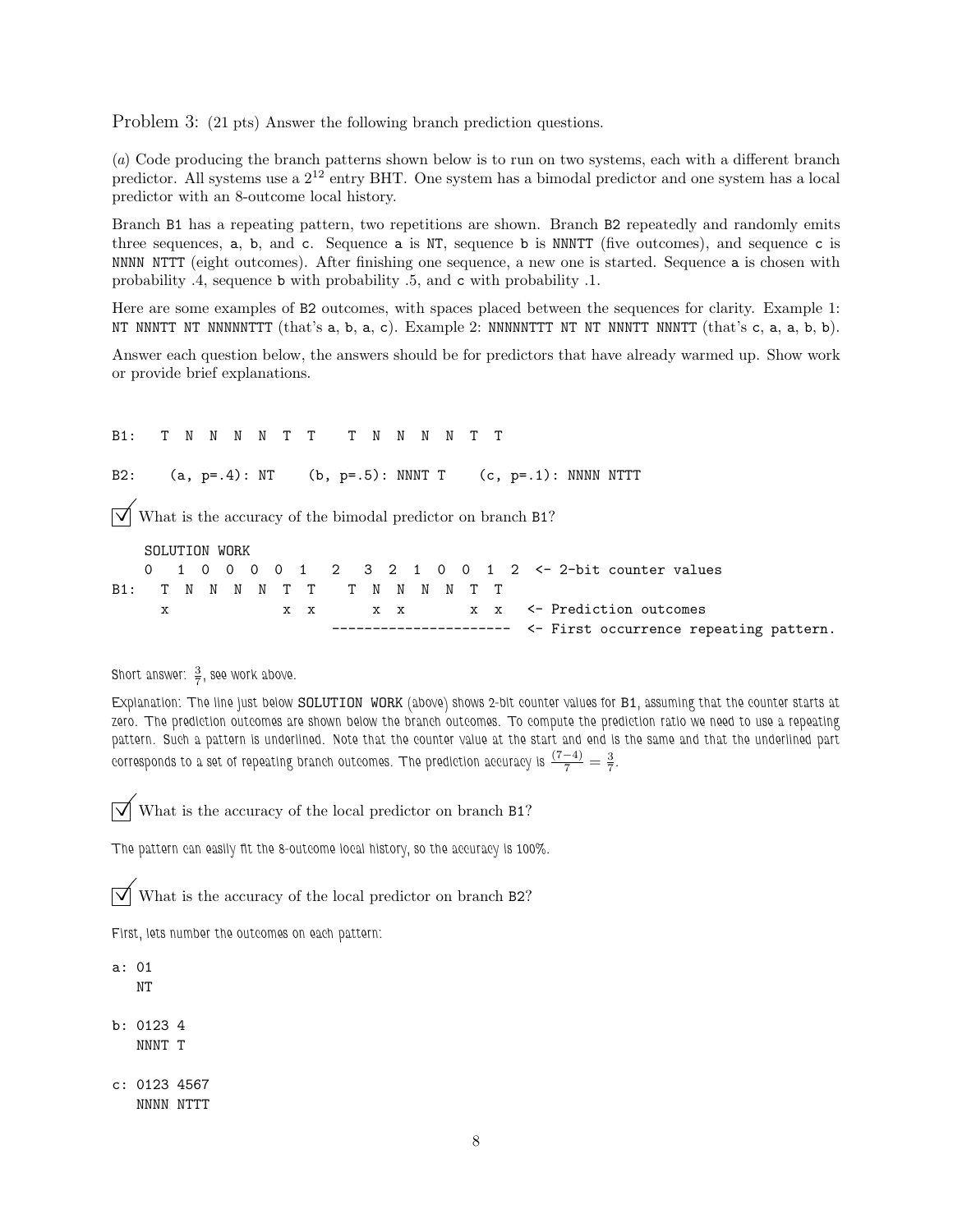Start by considering the prediction of the first outcome of each of the three patterns. Then because one of the three patterns has just finished the local history at this point will be either \*\*\*\*\*TNT, \*\*TNNNTT, or NNNNNTTT, where the \* can be either N or T. The first outcome of all three are N and so the PHT entries for all the local histories will be zero (after warmup) and so the first outcome of all three patterns will be predicted correctly (assuming that the local histories only occur at the beginning, which is easy to verify). After the first outcome is predicted the local histories will be one of \*\*\*\*TNTN, \*TNNNTTN, or NNNNTTTN. If pattern a is occurring the next outcome is T, otherwise N. Pattern a occurs with probability .4 and so it is more likely that an N occurs. The PHT entries for the local histories are more likely to be 0 or 1, but it's not certain because it is possible that there are two consecutive occurrences of a. So for pattern a the first outcome is predicted with 100% accuracy and the second outcome at a lower accuracy, which can be approximated as 50% and which can be solved exactly using a Markov chain.

If outcome 1, the second outcome using the number above, is N then outcome 2 will be predicted with 100% accuracy because it is always N. That is the local histories \*\*\*TNTNN, TNNNTTNN, NNNTTTNN only appear when the next outcome is N and so the PHT entries will reach zero after warmup. Outcome 3 will be predicted T nearly 100% of the time because b is much more likely than c. Outcomes 4 and later will be predicted perfectly because they are unambiguous.

Here is the number of correct predictions for each pattern:  $a, 1 + 0.5 = 1.5$ ;  $b 1 + 0.5 + 1 + 1 + 1 = 4.5$ , and  $c=1 + 0.5 +$  $1+0+1+1+1=6.5$ . The accuracy during a is  $\frac{1.5}{2}=.75$ , during b is  $\frac{4.5}{5}=.9$ , and during c is  $\frac{6.5}{8}=.8125$ . To compute the overall prediction accuracy we need to weight these by how frequently they occur. That is:

$$
\frac{.4 \times 1.5 + .5 \times 4.5 + .1 \times 6.5}{.4 \times 2 + .5 \times 5 + .1 \times 8} = .853659
$$

What is the accuracy of the bimodal predictor on branch B2?

The problem is solved by first considering the effect that each pattern has on the 2-bit counter. Consider pattern b. It starts with three N's guaranteeing that the counter will be zero when the first T is predicted, and that the counter will be 2 after the second T. Similarly, the counter will be 3 after sequence c completes. Unless the counter is zero, pattern a does not change the counter. Therefore, at the start of a sequence the counter will be either 2 or 3. It will be 2 with probability  $P(k=2)=\frac{5}{.5+.1}=\frac{5}{6}$  and 3 with probability  $P(k=3)=\frac{1}{.5+.1}=\frac{1}{6},$  where  $P(k=x)$  is the probability that the 2-bit counter is  $x.$  Let  $P(a|k)$  denote the prediction accuracy during pattern  ${\sf a}$  given that the 2-bit counter value is  $k$  and remember that  $k\in\set{2,3}$ . Then  $P(a|2)=0,$  $P(a|3) = \frac{1}{2}$ ,  $P(b|2) = \frac{2}{5}$ ,  $P(b|3) = \frac{1}{5}$ ,  $P(c|2) = \frac{5}{8}$ , and  $P(c|3) = \frac{4}{8}$ . The probabilities need to be properly combined. First,

$$
P(\sqrt{|a}) = P(a|2)P(k=2) + P(a|3)P(k=3) = 0 \times \frac{5}{6} + \frac{1}{2}\frac{1}{6},
$$

where  $P(\checkmark|a)$  is the prediction accuracy during pattern a. Similarly,  $P(\checkmark|b) = \frac{2}{5} \frac{5}{6} + \frac{1}{5} \frac{1}{6} = \frac{11}{30}$  and  $P(\checkmark|c) = \frac{5}{8} \frac{5}{6} + \frac{4}{8} \frac{1}{6} = \frac{29}{48}$ .

Each pattern's probability needs to be weighted by how often the pattern occurs. Pattern a has a respectable probability of .4 but only two outcomes, so its relative contribution is  $.4 \times 2$ . The relative contribution of patterns **b** and **c** are  $.5 \times 5$  and  $.1 \times 8$ . If we arrived at some random time and waited for the next B2 execution the probability of B2 being in pattern a would be  $\frac{.4 \times 2}{.4 \times 2 + .5 \times 5 + .1 \times 8} = \frac{.8}{4.1} \approx .195.$ 

So the overall branch prediction ratio for B2 is

.

$$
P(\sqrt{B2}) = \frac{P(\sqrt{a}).4 \times 2 + P(\sqrt{b}).5 \times 5 + P(\sqrt{c}).1 \times 8}{.4 \times 2 + .5 \times 5 + .1 \times 8} = \frac{44}{123} \approx .357724
$$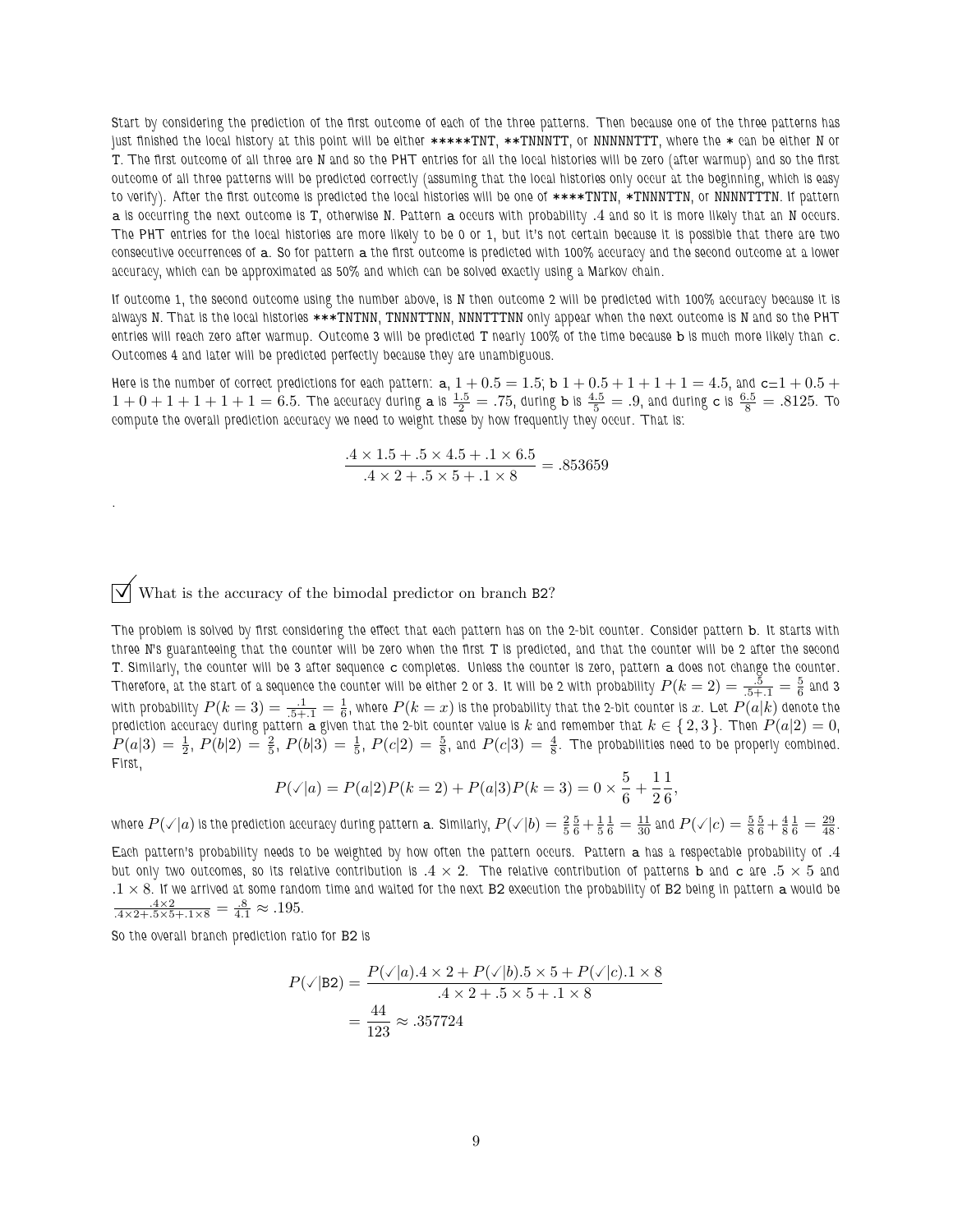(b) Appearing below is a diagram of our global predictor. Notice that the GHR is not updated until the branch resolves. Modify the predictor so that the GHR is updated when the branch is being predicted (in IF) using the predicted outcome. When the branch resolves check whether the prediction was correct, and if not (if it was mispredicted) write the correct history into the GHR.

The following is interesting background material omitted from the original exam. The importance of updating the GHR using the predicted outcome increases with the number of post-branch instructions that are in the pipeline at the time a branch resolves. Consider our five-stage pipeline with branches resolving in ME. In that case there are just three post-branch instructions. For an 8-way superscalar pipeline there would be  $3 \times 8 = 24$  instructions. One or more of those 24 instructions could itself be a branch. In the unmodified design below those branches would have been predicted with a GHR that lacked the outcome of the resolving branch and those that followed. The problem is much greater in dynamically scheduled systems where over 100 instructions can be in flight. For that reason global-like predictors in dynamically scheduled systems use designs like the one requested for this problem.

 $\triangledown$  Add hardware to detect whether the resolving branch has been mispredicted.

 $\overline{\vee}$  During prediction write GHR based on prediction,  $\overline{\vee}$  during resolve apply corrected GHR if branch mispredicted.

Solution appears below in blue. The mux at the input to the GHR selects either an updated global history for the branch in IF (which we hope to be the frequent case) or a corrected global history for the branch in ME (also identified as resolve). The latter case is only used if the branch is mispredicted, which is determined by XORing the predicted and resolved outcomes (if they are different the result is 1) and also making sure that the instruction in ME is a branch.

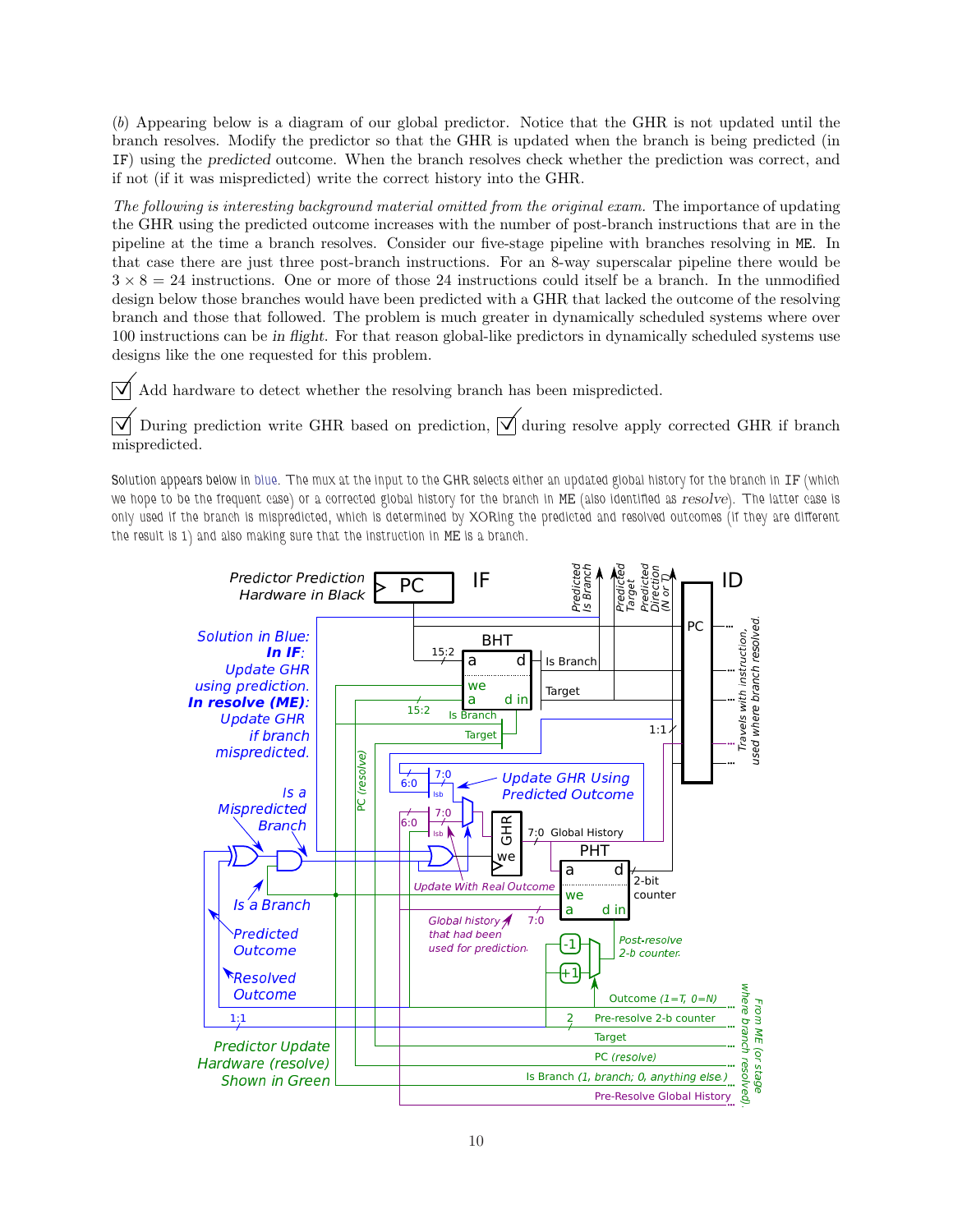Problem 4: (10 pts) The diagram below is for a 4 MiB set-associative cache with a line size of 32 B. The character size is the usual 8 bits. Other information about the cache can be deduced using hints in the diagram. Helpful facts:  $4 \text{ MiB} = 2^{22} \text{ B}$ ,  $32 = 2^5$ .

(a) Answer the following, formulæ are fine as long as they consist of grade-time constants.



 $\triangledown$  Fill in the blanks in the diagram.

 $\overrightarrow{\bigvee}$  Associativity:

The  $\lceil$  associativity is 16  $\lceil$  . The associativity is determined based on the given cache capacity,  $2^{22}$  bytes, and the capacity of an individual data store,  $2^{18}$  bytes. Since the cache capacity is the sum of the data store sizes, the associativity must be  $\frac{2^{22}}{2^{18}}$  $\frac{2^{2}}{2^{18}}$  =  $2^{22-18} = 16.$ 

 $\boxed{\bigvee}$  Memory Needed to Implement  $\boxed{\bigvee}$  Indicate Unit!!:

It's the cache capacity,  $4 \text{ MiB}$  plus  $16 \times 2^{18-5}$   $(40 - 18 + 1) \text{ b} = 4 \text{ MiB} + 3014656 \text{ b}$ .

 $\overline{\bigvee}$  Show the bit categorization for a direct-mapped cache with the same line size and capacity as the cache above.

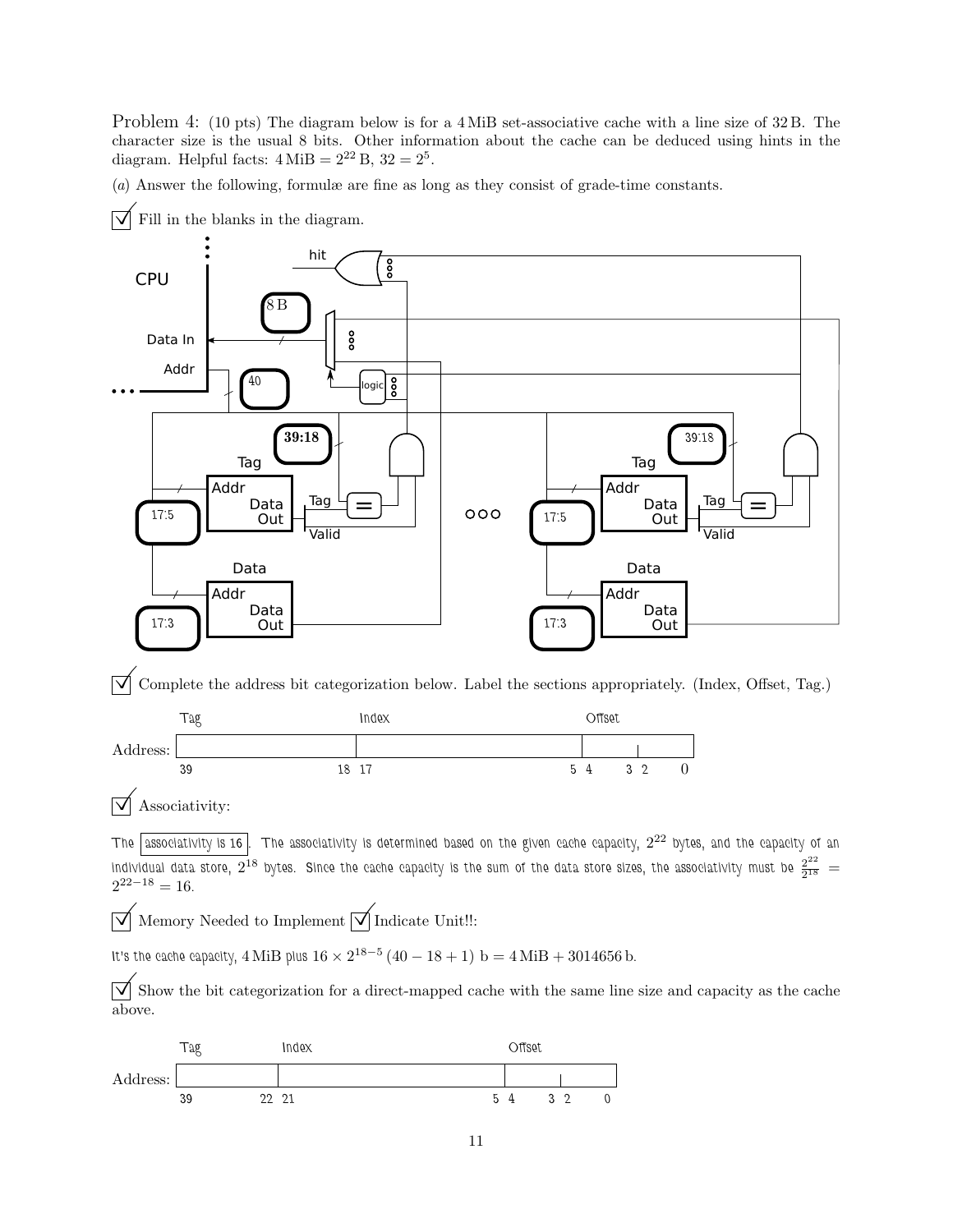The problem on this page is not based on the cache from Part a. The code in the problem belows run on a cache with a line size of  $64B$  (which is  $2<sup>6</sup>B$ ). The code fragment starts with the cache empty; consider only accesses to the array.

(b) Find the hit ratio executing the code below.

```
int sum = 0;
int *a = 0x2000000; // sizeof(int) == 4
int ILIMIT = 1 << 11; \frac{1}{2^{11}}for ( int i=0; i<ILIMIT; i++ ) sum += a[i];
```
 $\overrightarrow{\mathsf{M}}$  What is the hit ratio running the code above? Show formula and briefly justify.

The line size of  $2^6\,=\,64$  bytes is given. The size of an array element, which is of type int, is  $4\,=\,2^2\,\rm B$ , and so there are  $2^6/2^2=2^{6-2}=2^4=16$  elements per line. The first access, at  $\mathtt{i=0},$  will miss but bring in a line with  $2^4$  elements, and so the next  $2^4-1=15$  accesses will be to data on the line, hits. The access at  $\mathtt{i}=\mathtt{16}$  will miss and the process will repeat. Therefore the  $\frac{\text{hit ratio}}{16}$  is  $\frac{15}{16}$  .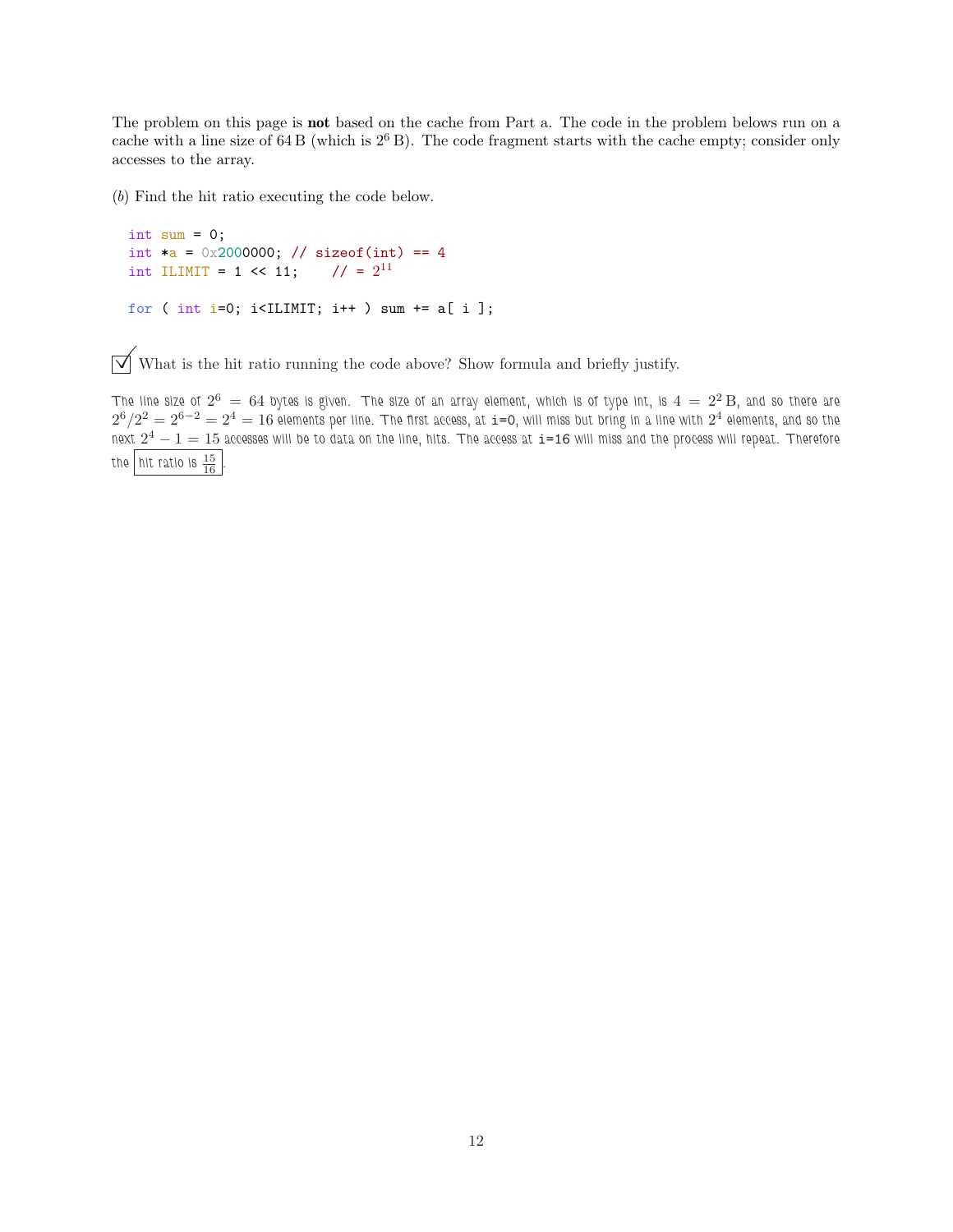Problem 5: (25 pts) Answer each question below.

(a) Appearing below are simple C routines and corresponding MIPS assembler code. C variable names match the MIPS registers to which they were assigned. Register v0 is used for the return value. The first C routine, proc1, operates on 32-bit signed integers. Further below are two similar C routines, proc2 and proc3, each followed by the MIPS routine written for proc1—which is wrong because the MIPS routine is only correct for proc1. Rewrite those MIPS routines for proc2 and proc3. Note that int16\_t is a signed 16-bit integer and uint8\_t is an unsigned 8-bit integer.

```
int32_t proc1(int32_t *a0, int a1) { return a0[a1] + a0[a1+1]; }
# Code below is correct for proc1.
sll $t0, $a1, 2
add $t0, $t0, $a0
lw $v0, 0 ($t0)lw $t1, 4($t0)
jr $ra
add $v0, $v0, $t1
```
 $\overline{\vee}$  Modify MIPS code for proc2. Pay attention to  $\overline{\vee}$  size and  $\overline{\vee}$  sign.  $\overline{\vee}$  Eliminate any unneeded instructions.

 $int16_t$  proc2( $int16_t *a0$ ,  $int a1$ ) {  $return a0[a1] + a0[a1+1]$ ; }

# Modify MIPS code to be correct for proc2.

sll \$t0, \$a1, 2 add \$t0, \$t0, \$a0  $lw$   $$v0,$   $0 ($t0)$ lw \$t1, 4(\$t0) jr \$ra add \$v0, \$v0, \$t1

## ## **SOLUTION**

|                                      |  | sll $$t0$ , $$a1$ , 1 # Element size is 16 bits which is 2 chars, so mult by 2. |
|--------------------------------------|--|---------------------------------------------------------------------------------|
| add $$t0,$ $$t0,$ $$a0$              |  |                                                                                 |
| $1h \, \text{$v0}, \, 0(\text{$t0})$ |  | # Because element is two bytes change lw to lh                                  |
| $1h$ $$t1$ , $2 ($t0)$               |  | #  and change offset to 2.                                                      |
| ir \$ra                              |  |                                                                                 |
| add $$v0,$ $$v0,$ $$t1$              |  |                                                                                 |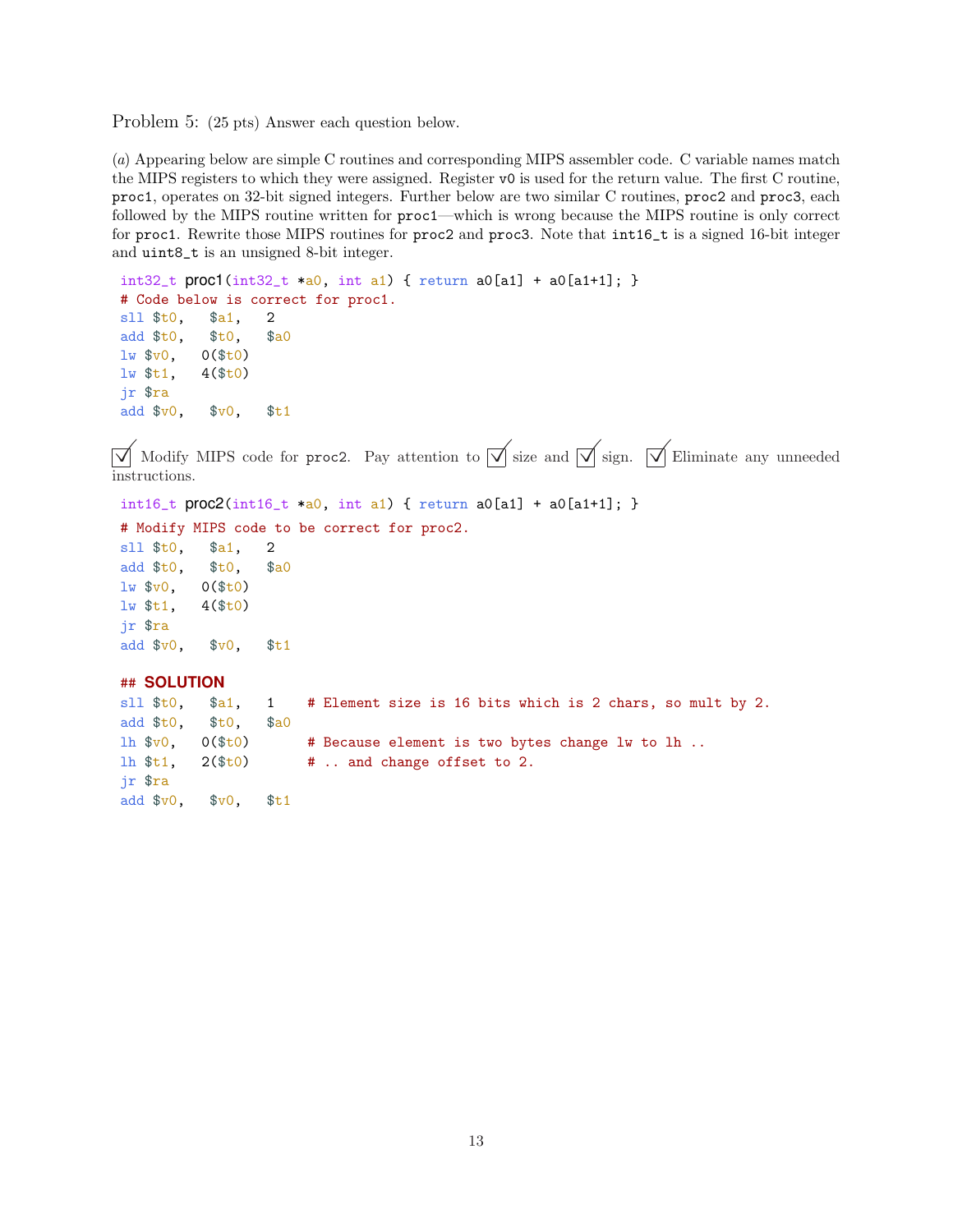$\sqrt{\phantom{a}}$  Modify MIPS code for proc2. Pay attention to  $\sqrt{\phantom{a}}$  size and  $\sqrt{\phantom{a}}$  sign.  $\sqrt{\phantom{a}}$  Eliminate any unneeded instructions.

```
uint8_t proc3(uint8_t *a0, int a1) { return a0[a1] + a0[a1+1]; }
# Modify MIPS code to be correct for proc3.
sll $t0, $a1, 2
add $t0, $t0, $a0
lw $v0, 0($t0)
lw $t1, 4($t0)
jr $ra
add $v0, $v0, $t1
```
## ## **SOLUTION**

| #                       |               | Element size is 8 bits, or one byte.                                                       |
|-------------------------|---------------|--------------------------------------------------------------------------------------------|
|                         |               | add $$t0$ , $$a1$ , $$a0$ # No need to scale a1 (mult by elt size) before adding it to a0. |
| $1bu$ $$v0$ .           | $0$ (\$t $0)$ | # Element size is one byte and unsigned                                                    |
| $1bu$ $$t1$ , $1 ($t0)$ |               | #  so load using lbu and use offset of 1.                                                  |
| ir \$ra                 |               |                                                                                            |
| add $$v0,$ $$v0,$ $$t1$ |               |                                                                                            |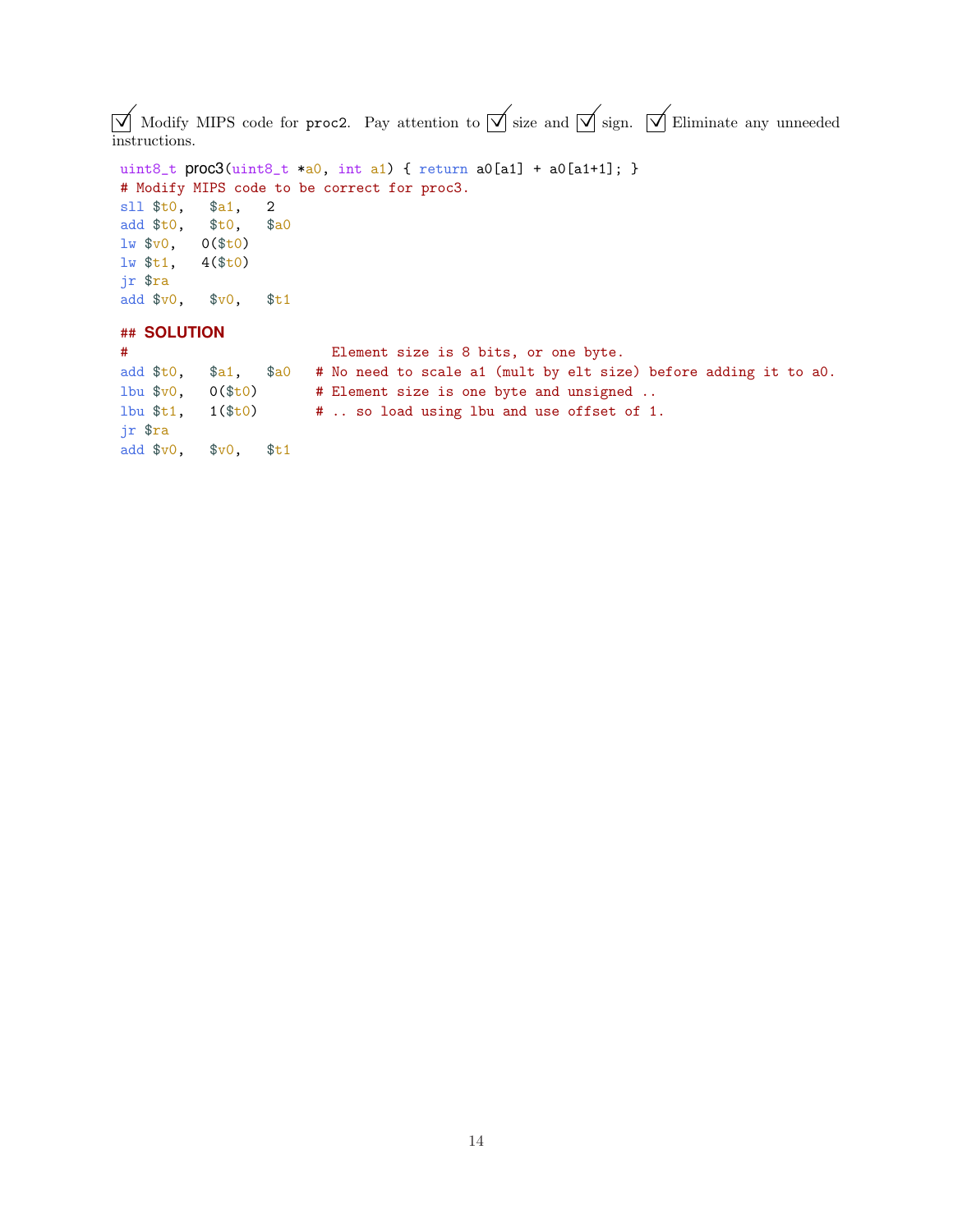(b) The statement below is based on a lack of understanding of how compilers work. Explain the misunderstanding and otherwise correct the statement.

It takes a great deal of effort to write a correct and effective compiler optimizer. Therefore optimizers are written for popular high-level languages such as  $C++11$  but not for less popular languages such as COBOL.

The misunderstanding about compilers is:

... that optimization is performed on high-level code. In fact, optimization is mostly performed on an intermediate representation which typically is the same for all high-level languages the compiler can handle. So effort on optimizing the intermediate representation would benefit all those high-level languages.

It is the compiler *front end* that translates high-level languages into the intermediate representation.

How does that change the conclusion about which languages get better optimization?

The conclusion should be that improvements to a compiler's optimizer benefit all high-level languages that the compiler supports.

(c) Chip A has five 4-way superscalar cores. Chip B has 20 scalar cores. The cores are similar to our pipelined MIPS implementations. All cores use a 1 GHz clock.

Compute the peak execution rate in units of instructions per second of  $\sqrt{\frac{1}{\text{Chip A}}}$  and  $\sqrt{\frac{1}{\text{Chip B}}}$ .

Each chip can execute 20 instructions per cycle or  $20\times 10^9\,\mathrm{insn/s}.$ 

 $\overline{\mathcal{A}}$  Why would Chip A run faster on simple code, such as the routines used in the homework assignments?

It's reasonable to assume that "simple" code is single-threaded (not parallelized) and so it will run on only one core. A Chip A core executes at up to 4 IPC, ideally four times faster than a Chip B core which runs at just 1 IPC. Though in typical circumstances Chip A won't be 4 times faster, it will still be better than Chip B for single-thread code.

Which chip might be less expensive? Explain.

Chip B. The number of ALU bypass paths (multiplexor inputs) for a  $w$ -way, flve-stage implementation might be  $4w^2$ . The total number of bypass paths for Chip A is  $5\times 4\times 4^2=320$  and the total number for Chip B is  $20\times 4\times 1^2=80,$  which is a lot less. What would you rather do, find the money to buy Chip A or parallelize your code so that it can run faster on Chip B? Of course, the answer depends on the situation.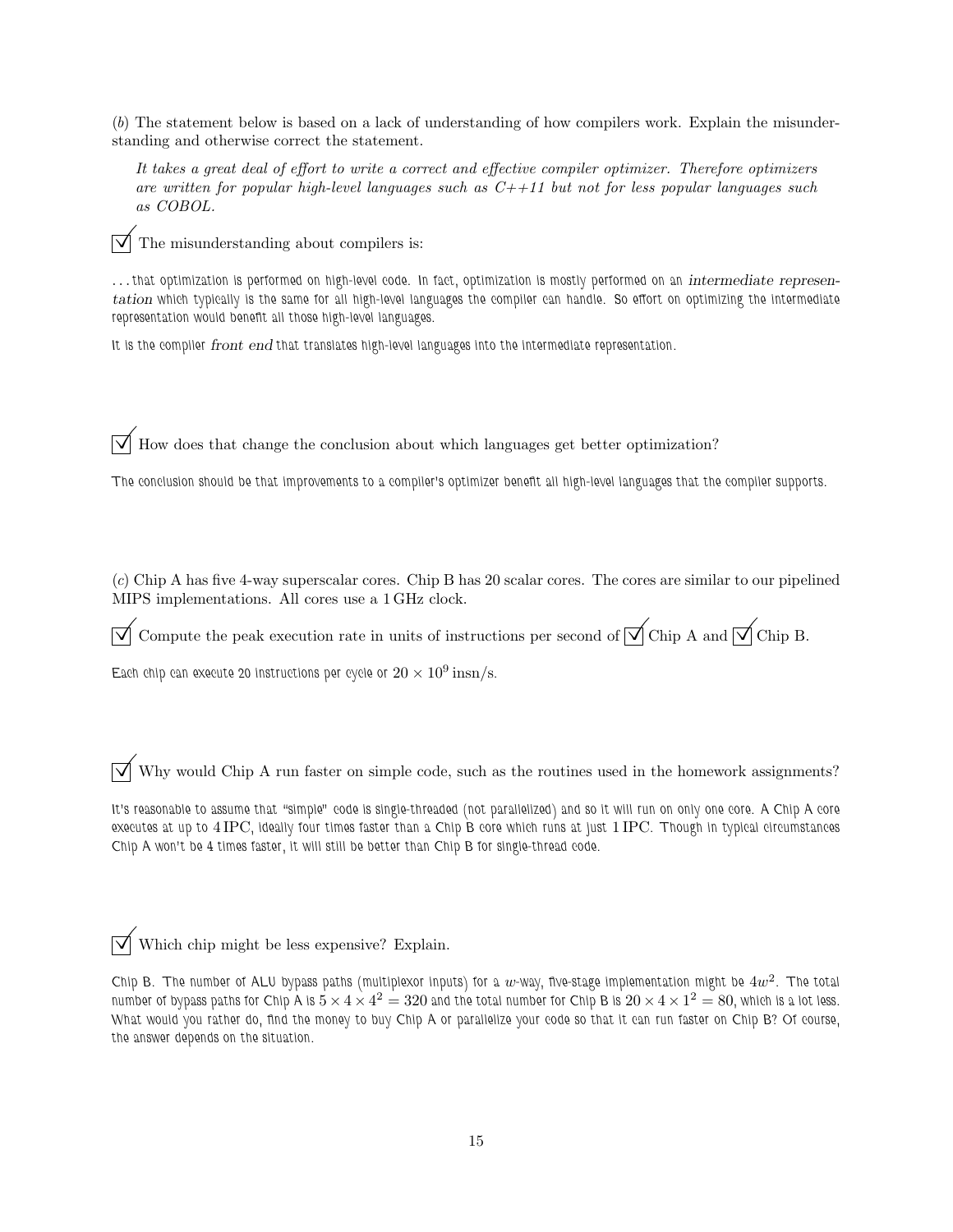(d) Answer the following questions about ISAs.

 $\overline{\vee}$  Implementations of VLIW ISAs are supposed to be less costly and have higher performance than superscalar implementations of conventional ISAs. Is Intel Itanium a good example of that? Explain

No. Intel loaded Itanium with costly features, such as a large number of registers with rotating windows (for use in software pipelining), so there was no apparent cost benefit. The performance was not spectacular either, some blamed contemporary compilers for not being able to properly exploit those costly features.

 $\overrightarrow{\mathcal{A}}$  What important concept came out of the development IBM System/360?

That of an "Instruction Set Architecture (ISA)" (spoken using air-quotes) which would describe what the hardware would do, but not how it would do it. The ISA was intended for implementations across a product line (low- to high-end) and for implementations in the future, perhaps as long as 15 years.

They also made use of computers to prepare documentation. [I'm tempted to use my air quotes again for the phrase "word processing" but I'm not sure it originated with the 360 project, and if I start looking into it now who knows when I'd get back to real work.]

 $\sqrt{\sqrt{VAX}}$  is a good example of which ISA type?

CISC.

 $\overline{\sqrt{\ }}$  True or false: IA-32 (a.k.a. x86) was widely adopted because of its elegant design? Explain.

False! The original ISA was not designed for a long life. It had many compromise features such as requiring a pair of registers to specify a 32-bit memory address.